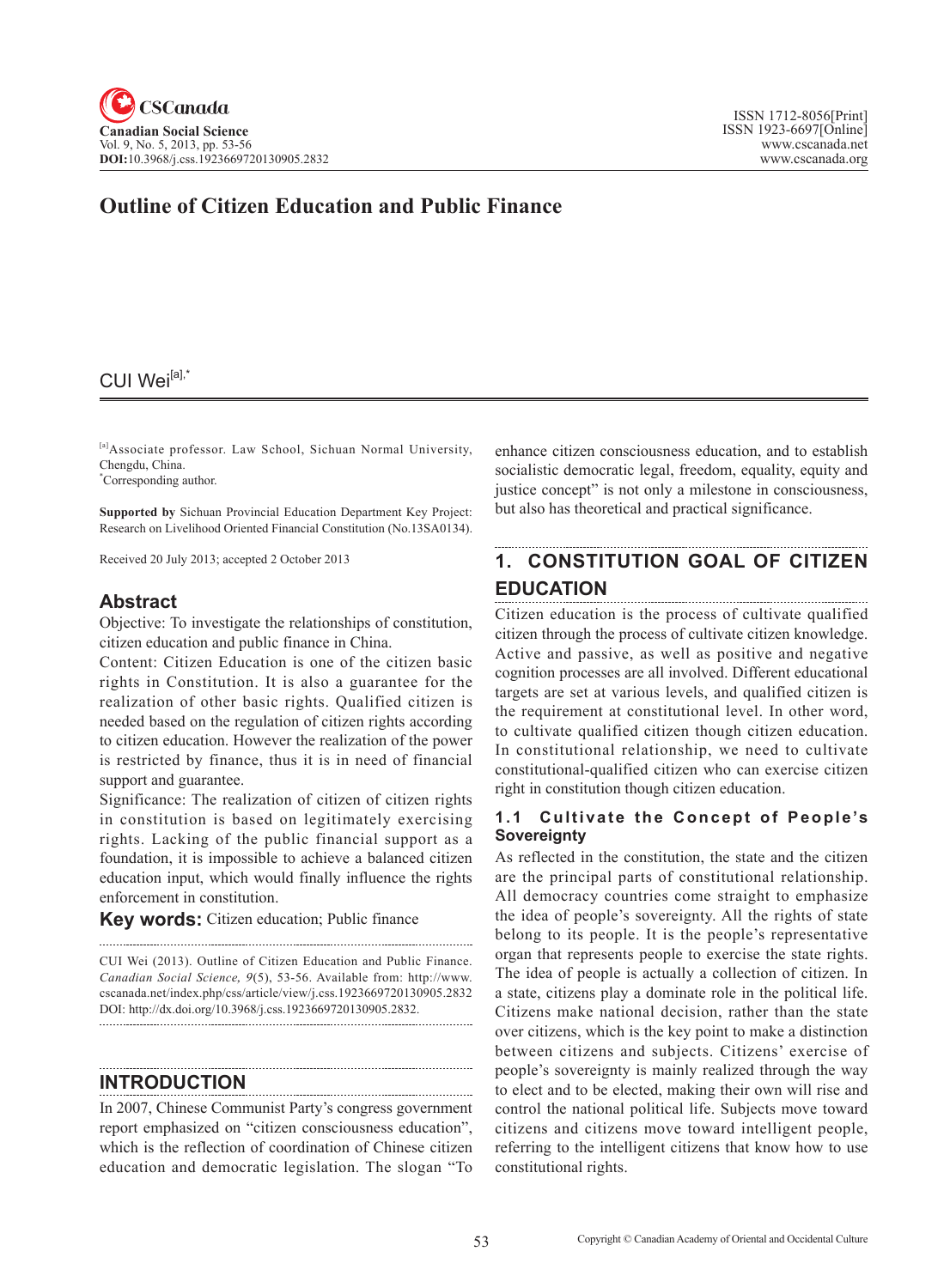#### **1.2 Cultivate the Concept of Supervision and Constitution Demands**

Public power and civic right coexist in the right dimension of constitution. The realization of civic rights is the first place in terms of the purposes of modern states existence and the objects of constitutional protection. In case of imbalance or confrontation of public power and civic right, litigation is the legitimate and lawful way when citizens choose relief rights (Patrinos, 2002). When citizens are less aware of legitimate rights relief, they may sometimes choose violence or other abnormal means, which will shake the foundation of the constitutionregulated social relation and make the society develop irrationally. So it is sure for constitution to include the imbalance or confrontation in the structure specification. Hence, it would be of great practical significance to strengthen the cultivation of legitimacy and validity of the consciousness of citizen constitutional demands.

#### **1.3 Cultivate the Consciousness of Participation**

Besides interpreting the state belonging, the constitution also regulates the mechanism in which citizens participate in the specific national affairs. Concern and management for national affairs means participation political participation of citizens. Excessive democratic participation may turn into populist democracy, leading to disorder while insufficient participation may weaken the basis of democratic politics (Weibrod, 1964). At present, insufficient participation becomes the main problem in our nation. Our citizens are indifferent about national affairs and cold when state prestige is challenged. The formulation and implementation of many policies which benefit the people cannot get the understanding and support of the masses. The reason, in fact, is that political practice activities lack mass foundation in default of citizen participation, resulting in their despair for the realization of civic rights involved in constitution, especially the rights to manage national affairs.

Of course, our country has also been making great effort in improving the institutional condition in order to realize the constitutional goals for civic education. With the establishment of the socialist legal system in our country in October, 2011, the legal system concerning civic education is also basically completed. It has been formed a system of law, regulation and rules with the constitution as the core and education as the contents. Multi-layered legal framework covering education laws, regulations and rules with the constitution as the basis and the "Education Law" as the basic law has promoted realization and protection of civic education rights. However, owing to late start of the study of civic education in China, theoretical understanding of inconsistencies on property dispute of right and power, orientation of right and obligation, differences between constitutional rights and general rights in civic education, leads to the inferior quality of legislation which is not specific enough and

is short of pertinence and systematization. On the other hand, current education regime generally manifests the attribute of soft law. Due to shortage of hard supporting measures, many educational policies and principles cannot be carried out. This tremendously destroys the balance for coordinated development of civic education and national society, which will necessarily influence the dynamic function civic education manifests in promoting sustainable development of national economy. Hence, realization and protection of civic education rights should not be only limited to the constitutional provision, but also be valued in the height of the basic state policy and be regarded in the status of the state and national rejuvenation because it shoulders on the responsibility of future national development.

#### **2. THE PATH TO REALIZE CITIZEN EDUCATION**

#### **2.1 Cultivate Democracy Consciousness in Citizen**

Democracy Emphasizes on democratic suffrage and political process. With the development of the civic education concept and the gradual improvement of its system construction, the fundamental role and value of citizen education is becoming more and more obvious in the entire social structure. With the development of modern democratic theory and practice, the relationship between democracy and civic education is becoming increasingly closer. Ancient democracy requires civic education be subjected to democratic politics, and civic education is essentially a civil in pursuit of rank and position, connected by managing the power. Modern democracy emphasizes on civil rights, and the value of civic education in modern society is to cultivate similar democracy freedom and citizens' ability to influence modern democratic politics. The significant difference between the connection of citizen education and ancient democracy or modern democracy is the transition from managing rights to civil rights. And civic education a fundamental change showed the connection area of the right turn from the rule civil fields.

On the one hand, country modernization strengthened even expanded the desires and expectations of members of society. On the other hand, lacking of modernization in politics and economy, leads to dissatisfaction of desires and expectations, even frustration in society members and the lacking of dredge channels, thus resulting in unrest. Social mobility can weaken or eliminate the frustration after it is formed in social members, without resorting to politics, so as to maintain social and political stability.

#### **2.2 Cultivate Legal Consciousness in Citizen**

Constitution is a reflection of democratic politics, yet democratic politics does not equal to constitutionalism.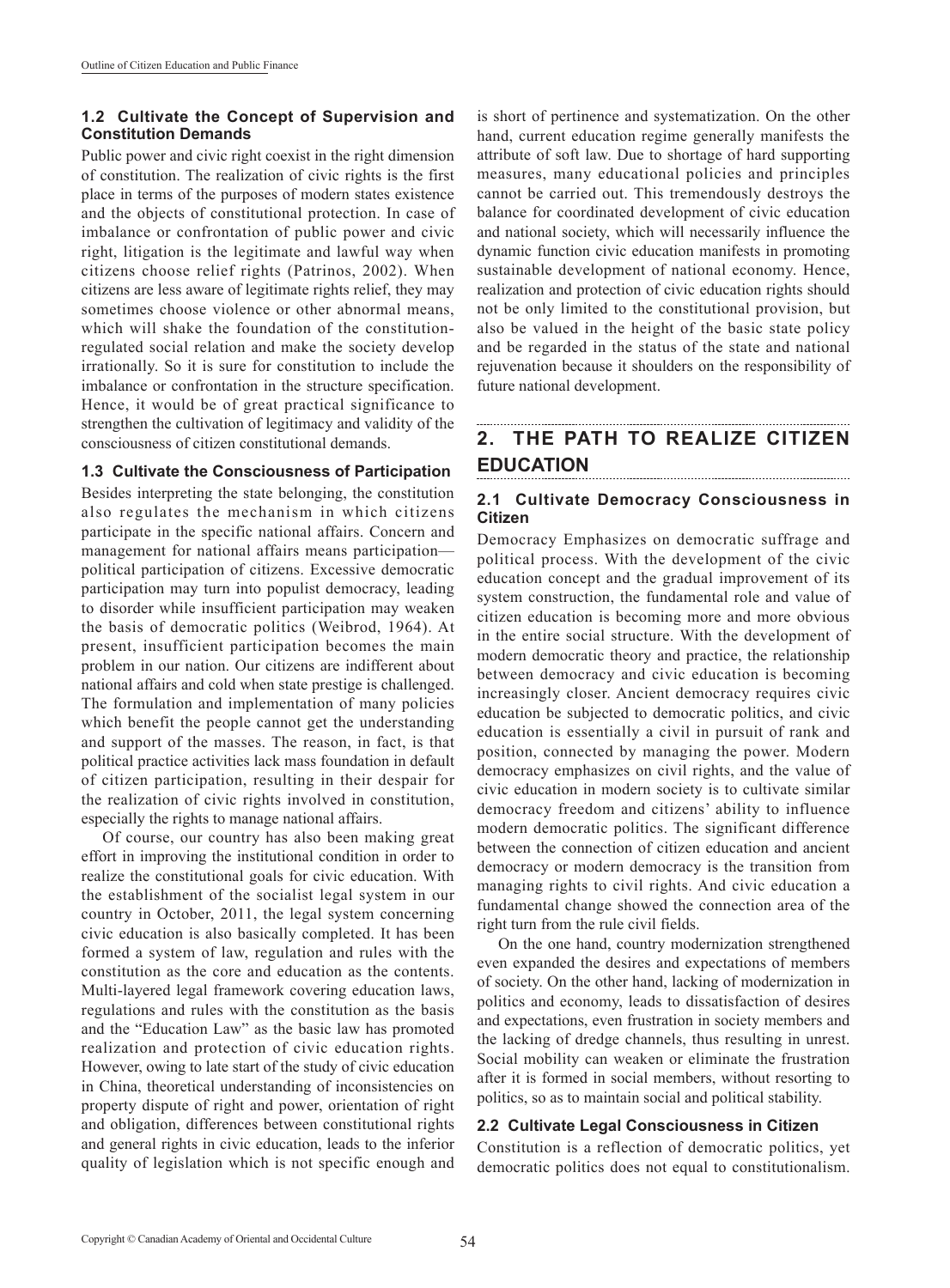Democracy can be ruled by man, resulting in autocracy. In order to avoid the situation, constitutionality is in need (Leuven, Lindahl, Oosterbeek, & Webbink, 2007). Constitution restrains individuals to grant individual rights through the rule of law to. Similarly, it also restrains the government to and government authorization through the rule of law. Constitution is the foundation and prerequisite of ruling by law, and ruling of law is the consequence of constitutionalism and very essence of constitution. Constitution and ruling of law are indispensable. Ruling of law is an inevitable choice for the development of human society. Legal Faith can not be separated from the "good law" and implement "good law". The understanding and implementation of the "good law" rely on citizen participation in legal life and belief in law. However, the key to cultivate the citizen participation in law is education. Citizen education provides fundamental resources in ruling of law, and it is the best way to enhance understanding of law.

# **3. THE REALIZATION OF CITIZEN EDUCATION RIGHTS RELY ON THE GUARANTEE OF PUBLIC FINANCE**

Citizen education is one of the citizen basic rights as well as citizen livelihood well-being in a constitution perspective. As a livelihood right, the realization of it is in need of public finance support. The citizen education input directly or indirectly influences the quality of economics, politics and culture. For instance, the input of public finance in education drives the consumption in the third industry, thus leading the promotion of GDP education industry directly or indirectly (increased fixed assets and service value). On the other hand, increased education input leads to broadened width and enhanced quality in public education, which in turn increase the social human resource scientific and technology strength, thus promoting the economy growth indirectly.

There are mainly three sources, including national, social and personal, in Chinese education input. Some researchers believe that national input in education contributes most marginal contribution ratio to economy growth through descriptive statistical method, disequilibrium test, granger causality test and regression analysis (Ji & Zhou, 2011). Public finance input in citizen education should be a medium-long term financial strategy as long as economic booming continues.

#### **3.1 Realization of Public Financial Input in Citizen Education**

In 1980s, Wang Yongquan and Li Yining applied for the national "sixth five" social scientific key project "rational percentage of education input in national income and economic outcome in education investigation". One of the subproject "international comparisons of rational ration

of education input in national income" was hosted and implemented by Chen Liangkun in Peking University. In this project, they choose 38 countries with a population above 10 million as research subjects and collect the public education input and GDP ratio around year 1961 to 1979 based on regression method. They concluded that the international average public education input is around 4.24% once GDP reaches \$1000. So the research team suggest that our education input to be 4% by 2000. Afterwards, the research team collected data from 40 countries between 1980 and 1985, reanalyzed the data and gain the same conclusion. In February, 1993, state council issued *"Chinese education reform and development outline"* which first proposed that "steadily increase state financial education funds ratio in GDP, and the ratio should be 4% by the end of the century". To our disappointment, the number is only 2.58% in 2000. Again, state council proposed "more financial education funds increase than financial current input, and steadily increase state financial education funds ratio in GDP, and the ratio should be 4%" in *"The eleventh five year regulation outline for National economic and social development"* in March 2006. The outline, however, did not point out the deadline. In May 2010, state council executive meeting review and approved *"National medium-long term education reform and development regulation outline" (2010-2020) (education regulation outline).* On June  $21<sup>st</sup>$ , the central committee of CPC reviewed and approved *Education regulation outline*, which put forward a 4% goal by 2012 thus give the priority to education development.

After 2013, education budget problem is not restricted to 4%, but how to provide sufficient education funds. According to C. S. Benson, the percentage of education budget in GDP is sufficient when it reaches 8%, and appropriate when it reaches 20%. These two numbers are considered to be the standard of whether the education financial input is sufficient.

#### **3.2 Guarantee of Public Finance to Citizen Education Input**

It is not difficult to realize a 4% of education funds in GDP according to 2013 national government financial budget report. According to the relationship between central and local input, central input amounts for 10% and local input amounts for 90%. This percentage varied among different places. Imbalanced public education resource distribution, inequality among city and county (especially in rural areas, border areas and ethnic areas), all of these indicate the uneven structure and insufficient efficiency in education input.

Once we achieve the 4% goal, we need to further complete and standardize the regulations on education funding. On the one hand, we need to intensify the current scientific theory, on the other hand, we need to ensure and complete the new problems. Only when education